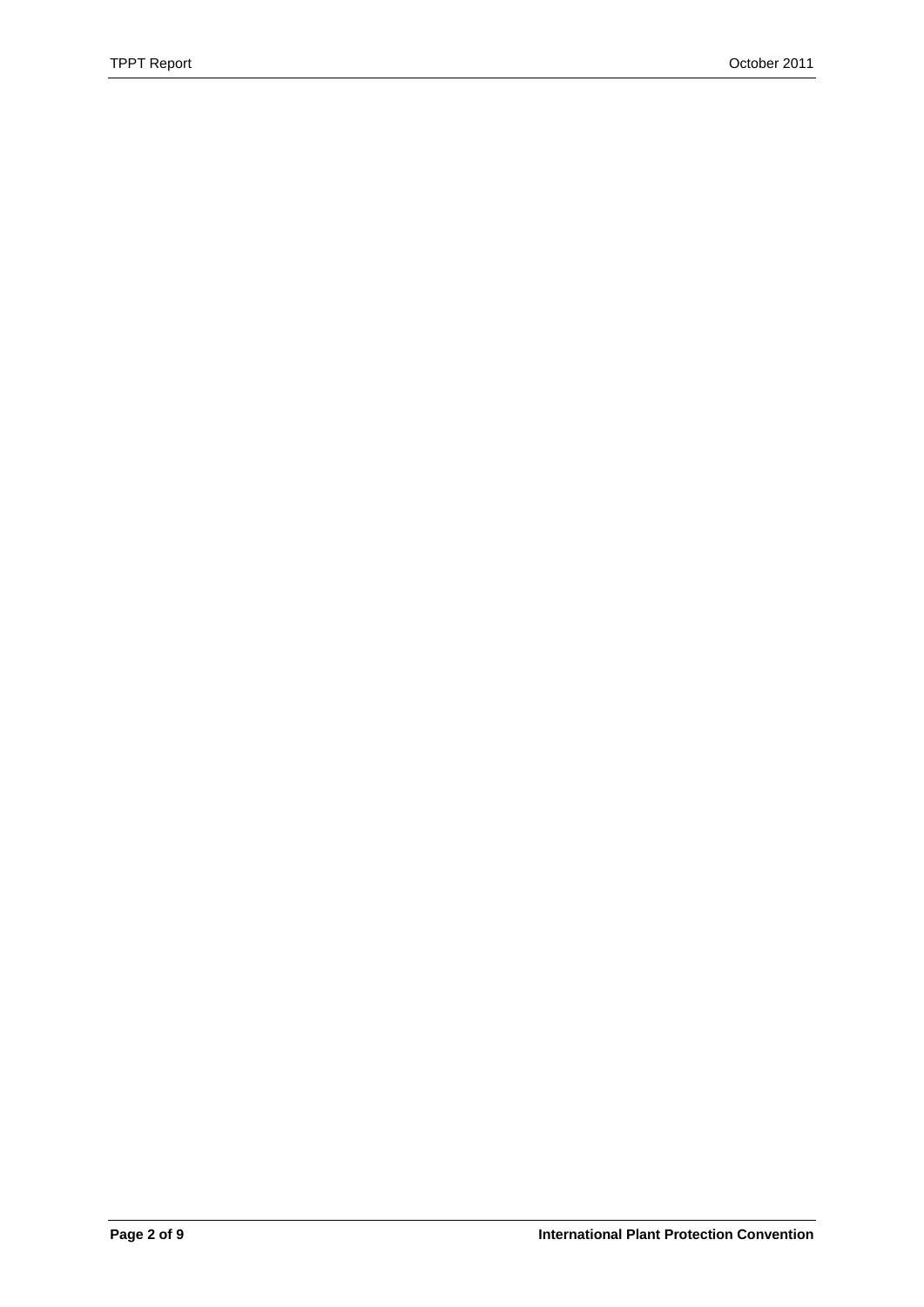# **1. OPENING OF THE MEETING**

## **1.1 Orientation Refresher for GoToTraining**

Before beginning the meeting, the IPPC Secretariat gave a brief overview/refresher of the virtual meeting software connection program Go-To-Meeting (GTM) via the training tool GoToTraining and also noted the etiquette and ground rules for participants to follow during the meeting.

## **1.2 Welcome by the IPPC Secretariat**

The IPPC Secretariat welcomed the participants to the meeting. In attendance were four of the nine members of the Technical Panel on Phytosanitary Treatments (TPPT) and the two Panel Leads for the IPPC Secretariat. Also in attendance was an invited expert, Mr Thomas Schroeder, lead for the draft ISPM *Revision of Annex 1 to ISPM 15:2009 Regulation of wood packaging material in international trade: Guidelines for heat treatment* (2006-011). Two panel members, including the Steward, were unable to attend due to problems with the internet connection and one connected panel member lost connection during the meeting. The Secretariat will aim to resolve these technical issues before the next virtual meeting so that all members are able to participate. The other three members were unable to attend due to previous engagements.

The Secretariat noted the purpose of the meeting was to finalize the TPPT response to member comments regarding the draft phytosanitary treatments *Heat treatment of wood packaging material using dielectric heat* (2007-114) and *Vapour heat treatment for* Bactrocera cucurbitae *on* Cucumis melo *var.* reticulatus (2006-110).

The Panel approved the agenda (see appendix 1 to this report) and reviewed the documents list (see appendix 2 to this report).

### **1.3 Introductions**

The meeting participants introduced themselves and agreed to update their contact information on the IPP if necessary (see appendix 3 to this report).

# **2. SECRETARIAT MAINTENANCE**

#### **2.1 List of topics for IPPC standards relevant to the TPPT (as of October 2011)**

The Secretariat reviewed the List of topics for IPPC standards relevant to the TPPT. At the 2010 TPPT Meeting in Kyoto, the TPPT requested the Secretariat to send letters to phytosanitary treatment submitters asking for further information on submitted treatments. The Secretariat received responses on only four treatments. Therefore, the Secretariat proposed to the TPPT that the treatments for which no response was received be deleted from the work programme. The Secretariat will present these deletions to the SC at its November meeting.

## **3. DISCUSSION: RESPONSES TO MEMBER COMMENTS**

### **3.1 Heat treatment of wood packaging material using dielectric heat (2007-114)**

The treatment lead briefly summarized the key substantive comments.

Some of the member comments suggested supplementary operational information be included in the treatment, but the treatment lead considered it was not appropriate to include this information in the treatment. It was suggested proposing to the SC some guidelines or an annex or appendix be developed to address these issues.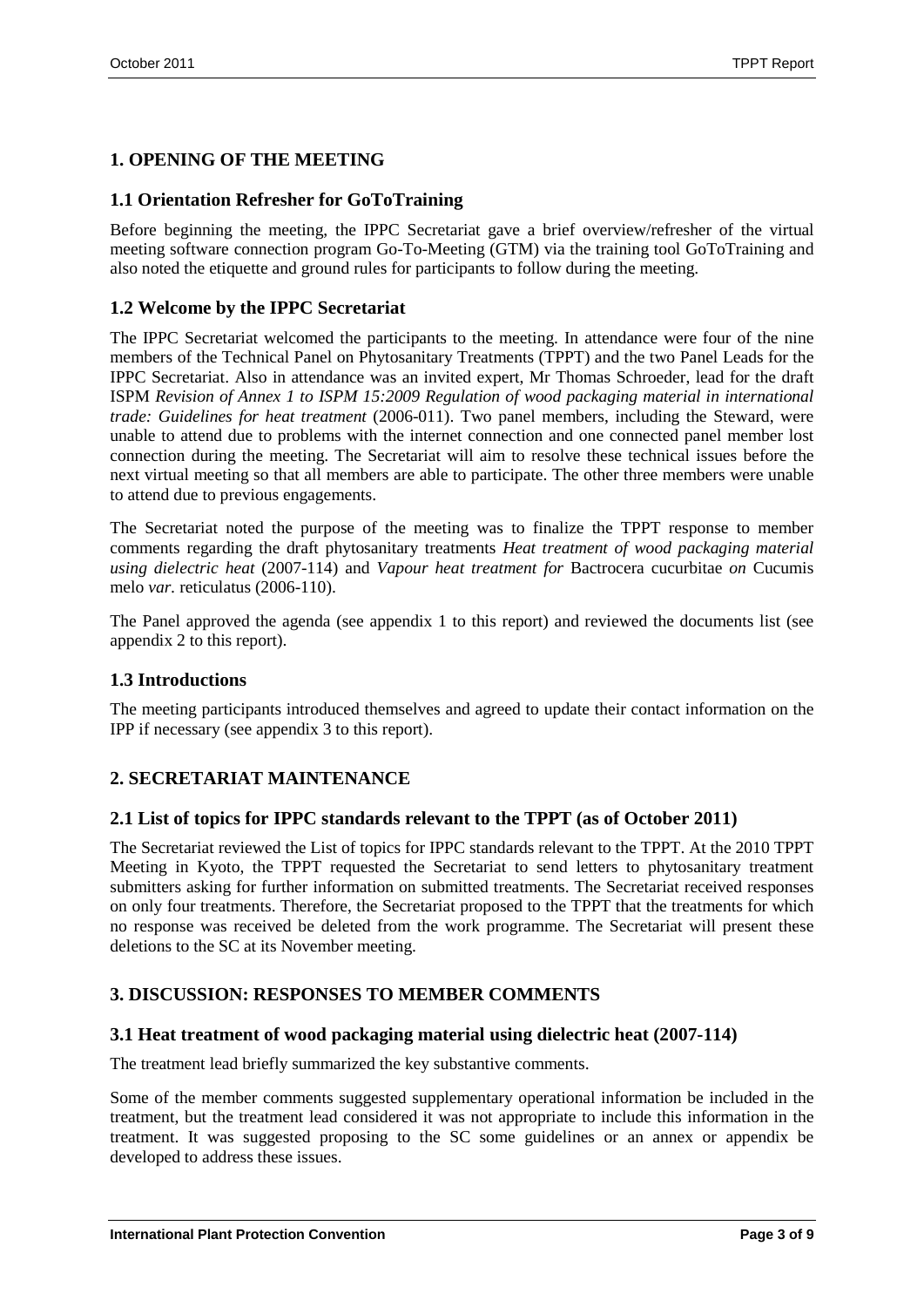Another major concern with the treatment was whether it is appropriate to recommend treatments that are not supported by industry. The panel discussed whether the treatment is feasible for industry. It was noted that, if this treatment is approved, it would increase industry interest to begin investing in this new technology.

The member comments also noted the cost-effectiveness issues of this new technology and the panel noted that, particularly if industry begins investing in this new technology, cost will eventually decrease.

It was noted that, for other phytosanitary treatments, many alternatives exist, and members have the option to choose one or a few treatments, all of which have been proven. However, in this case, there are no adopted alternatives to methyl bromide (MeBr) fumigation or kiln treatment. The panel considered this treatment will benefit members. It was noted that there will be some challenges with this new technology, but adopting this treatment could encourage development of more alternative treatments to MeBr fumigation.

#### *Henin et al. Implementing a Microwave Irradiation Treatment of Wood Packaging Material in ISPM15: Practical Issues of Concern*

The treatment lead noted that while the paper supports dielectric heating, it recognizes some operational challenges with dielectric heating. There were concerns in the member comments about the effectiveness of the treatment on frozen wood because dielectric properties of ice are very different from those of liquid water. One panel member proposed to add to the treatment schedule either a minimum temperature of the wood prior to beginning treatment or an exclusion for frozen wood. It was questioned whether it was common practice to apply dielectric heating to frozen wood. The schedule states the need to reach and hold 60°C for 1 minute (60/1) throughout the profile of the wood within 30 minutes of commencing treatment. However, based on the laboratory trials supporting the treatment, frozen or near frozen wood would likely not achieve the treatment parameters. Instead of reducing the efficacy of the treatment, it reduces the possibility to reach 60/1 within 30 minutes. The treatment lead pointed out that commercial facilities would necessarily have to use larger ovens than those used for the development trials and would consequently meet the 30 minute maximum ramp up time. The panel concluded these issues are operational challenges rather than inappropriate treatment parameters and did not add a minimum temperature for wood or an exclusion for frozen wood to the treatment schedule.

The panel acknowledged ice acts differently in microwave, but as long as treatment parameters are met, the treatment should be effective in reducing the likelihood of introduction and spread of Asian longhorned beetle (*Anoplophora glabripennis*) (ALB), pinewood nematode (*Bursaphelenchus xylophilus*) (PWN) and those pests likely to be associated with wood packaging material in international trade.

The TPPT, based on the discussion during this meeting, will finalize the draft treatment and the TPPT responses to member comments. The treatment, along with the TPPT responses to the member comments, will be submitted to the SC for approval via e-decision.

### **3.2 Vapour heat treatment for** *Bactrocera cucurbitae* **on** *Cucumis melo* **var.** *reticulatus* **(2006-110)**

This item was deferred to the next virtual meeting as the treatment lead was unable to attend this meeting.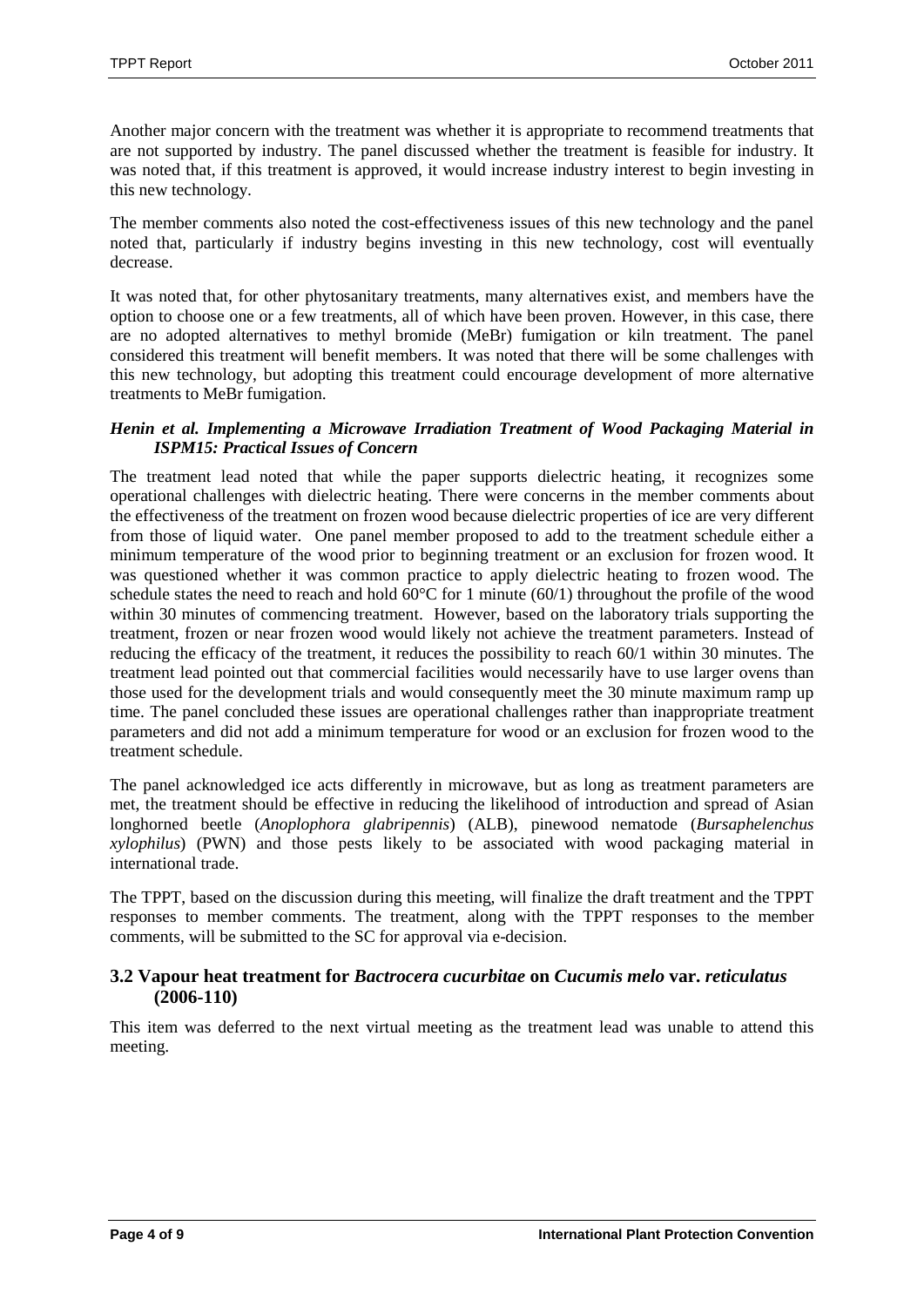# **4. RECOMMENDATIONS TO THE SC**

## **5. OTHER BUSINESS**

The treatment lead for the draft treatment *Sulfuryl flouride fumigation of wood packaging material* (2007-101) noted that research is continuing, based on the letter sent by the Secretariat to the National Plant Protection Organizations (NPPOs) of Japan and Germany (see 2011 July TPPT Virtual Meeting report). It was noted that data will not be available until the end of 2011, at the earliest.

# **6. FOLLOW-UP ACTIONS FOR NEXT TPPT VIRTUAL MEETING**

The panel will discuss the TPPT responses to member comments on the draft *Vapour heat treatment for* Bactrocera cucurbitae *on* Cucumis melo *var. reticulatus* (2006-110) at its next virtual meeting.

## **6.1 TPPT Medium Term Topics and Priorities**

The panel noted the outstanding items from the 2010-2011 TPPT work plan and agreed to review these items at the next TPPT virtual meeting in November 2011.

## **6.2 TPPT 5-year plan**

The panel agreed to review the TPPT 5-year plan at the next TPPT virtual meeting in November 2011 and to make any adjustments as necessary.

### **6.3 List of topics for IPPC standards relevant to the TPPT (as of October 2011)**

The Secretariat reviewed the List of topics for IPPC standards relevant to the TPPT. The panel agreed to review the list at the next TPPT virtual meeting in November 2011. All members are expected to provide updates on their treatments at the November 2011 virtual meeting.

# **7. CLOSE OF THE MEETING**

The TPPT agreed that upcoming virtual meetings will take place in late October (tentative) and November 2011. The IPPC Secretariat will select a date, but all members agreed to the time (12:00 to 14:00 Rome, Italy time) for that meeting.

The TPPT members will also adopt the August and October 2011 virtual meeting reports via email before the November 2011 meeting.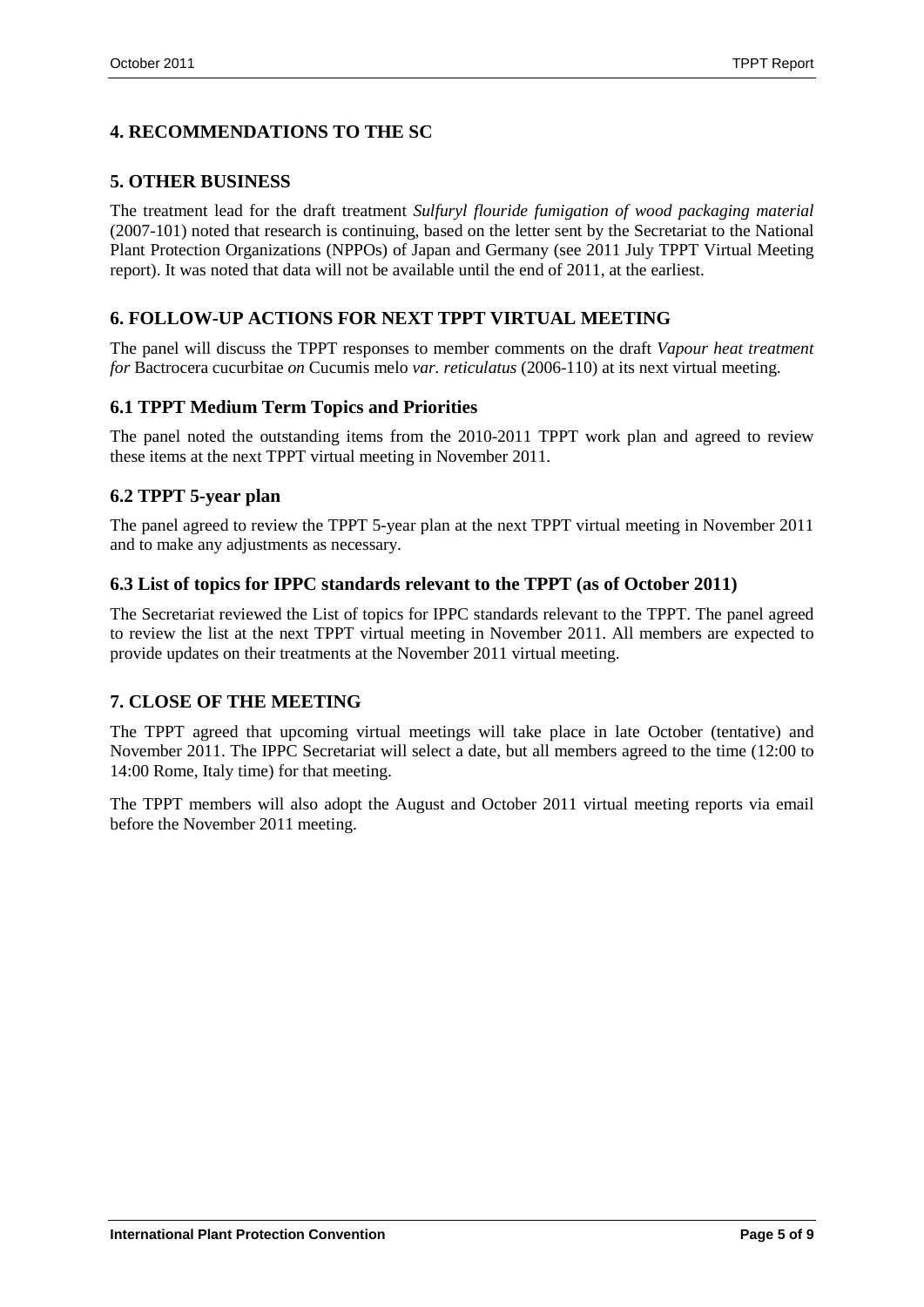# **Appendix 1: Agenda**

| <b>AGENDA ITEM</b>                                                                                                                           | <b>DOCUMENT NO.</b> | <b>PRESENTER</b> |
|----------------------------------------------------------------------------------------------------------------------------------------------|---------------------|------------------|
| 1. Opening of the meeting                                                                                                                    |                     |                  |
| 1.1 Orientation Refresher for GoToTraining                                                                                                   | 2011_TPPT_Oct_04    | <b>DUBON</b>     |
| 1.2 Welcome by the IPPC Secretariat                                                                                                          | 2011_TPPT_Oct_01    | <b>ZETTLER</b>   |
|                                                                                                                                              | 2011_TPPT_Oct_02    |                  |
| 1.3 Introductions                                                                                                                            | 2011_TPPT_Oct_03    | <b>ZETTLER</b>   |
| 2. Secretariat Maintenance                                                                                                                   |                     | <b>ZETTLER</b>   |
| 2.1 List of topics for IPPC standards relevant to the TPPT (as<br>of October 2011)                                                           | 2011_TPPT_Oct_05    | <b>ZETTLER</b>   |
|                                                                                                                                              | Table 3             |                  |
| 3. Discussion: Responses to Member Comments                                                                                                  |                     | <b>ZETTLER</b>   |
| 3.1 Heat treatment of wood packaging material using<br>dielectric heat (2007-114)                                                            | 2007-114            | <b>ORMSBY</b>    |
| Steward's Response to Comments<br>❖                                                                                                          | 2011_TPPT_Oct_07    | <b>ORMSBY</b>    |
| Jean-Marc et al. Implementing a Microwave Irradiation<br>❖<br>Treatment of Wood Packaging Material in ISPM15:<br>Practical Issues of Concern | 2011_TPPT_Oct_08    | <b>ORMSBY</b>    |
| 3.2 Vapour heat treatment for Bactrocera cucurbitae on<br>Cucumis melo var. reticulatus (2006-110)                                           | 2006-110            | <b>WANG</b>      |
| Steward's Response to Comments<br>❖                                                                                                          | 2011_TPPT_Oct_06    | <b>WANG</b>      |
| 4. Recommendations to the SC                                                                                                                 |                     | <b>ZETTLER</b>   |
| 5. Other business                                                                                                                            |                     | <b>ZETTLER</b>   |
| 6. Follow-up Actions for next TPPT Virtual Meeting                                                                                           |                     | <b>ZETTLER</b>   |
| 6.1 TPPT Medium Term Topics and Priorities                                                                                                   | 2011_TPPT_Oct_05    | <b>ZETTLER</b>   |
|                                                                                                                                              | Table 1             |                  |
| 6.2 TPPT 5-year plan                                                                                                                         | 2011_TPPT_Oct_05    | <b>ZETTLER</b>   |
|                                                                                                                                              | Table 2             |                  |
| 6.3 List of topics for IPPC standards relevant to the TPPT (as<br>of October 2011)                                                           | 2011_TPPT_Oct_05    | <b>ZETTLER</b>   |
|                                                                                                                                              | Table 3             |                  |
| 7. Close of the meeting                                                                                                                      |                     | <b>ZETTLER</b>   |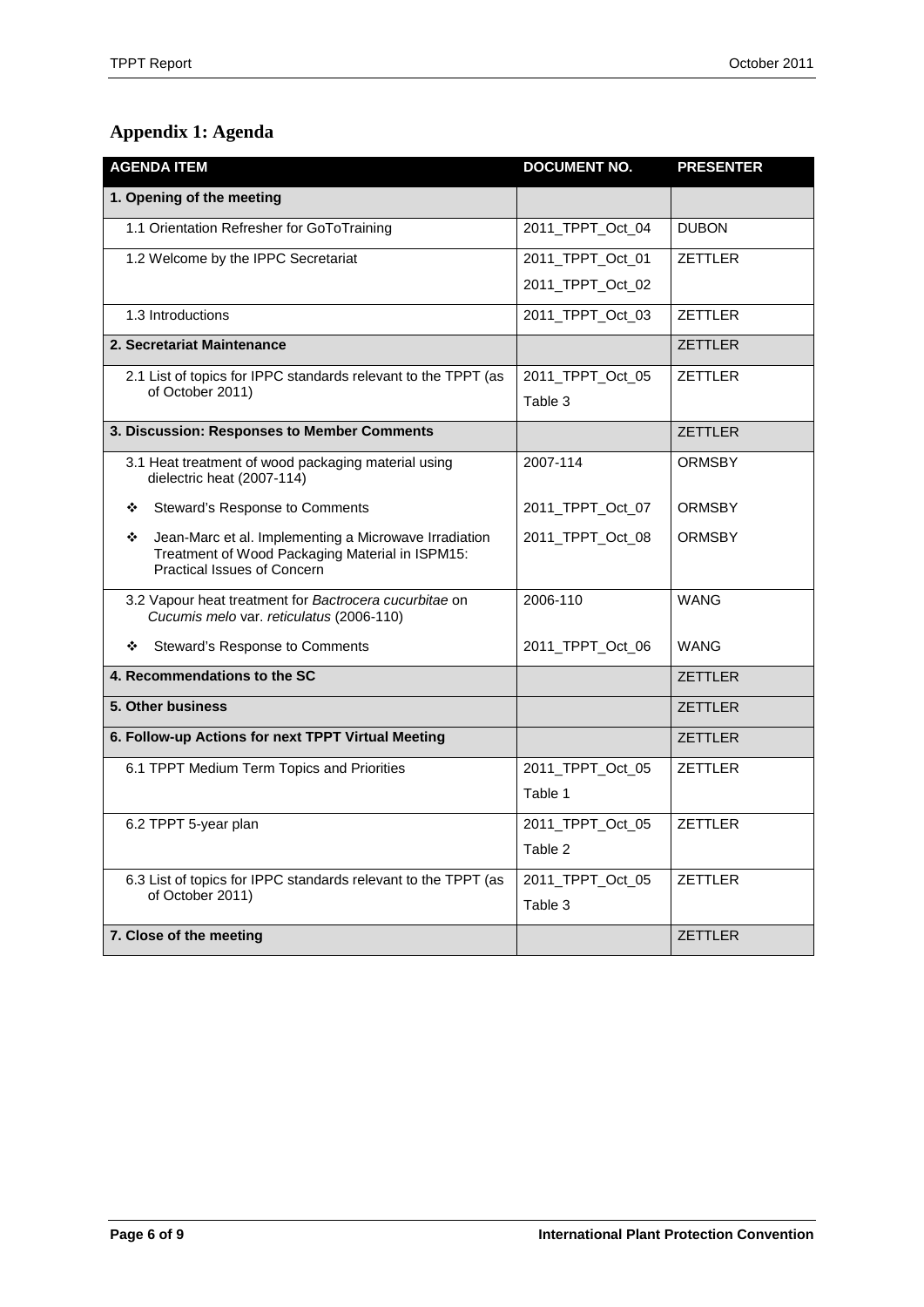# **Appendix 2: Documents List**

| <b>DOCUMENT NUMBER</b>             | <b>AGENDA</b><br><b>ITEM</b> | <b>DOCUMENT TITLE</b><br>(PREPARED BY)                                                                                                              | <b>DATE POSTED /</b><br><b>DISTRIBUTED</b> |  |
|------------------------------------|------------------------------|-----------------------------------------------------------------------------------------------------------------------------------------------------|--------------------------------------------|--|
| <b>Draft ISPMs</b>                 |                              |                                                                                                                                                     |                                            |  |
| 2006-110                           | 03.2                         | Draft ISPM: Vapour heat treatment for<br>Bactrocera cucurbitae on Cucumis melo var.<br>reticulatus (2006-110) (WANG)                                | 2011-10-17                                 |  |
| 2007-114                           | 03.1                         | Draft ISPM Heat treatment of wood packaging<br>material using dielectric heat (2007-114)<br>(ORMSBY)                                                | 2011-10-17                                 |  |
| <b>All Other Meeting Documents</b> |                              |                                                                                                                                                     |                                            |  |
| 2011_TPPT_Oct_01                   | 01.2                         | Agenda (ZETTLER)                                                                                                                                    | 2011-10-17                                 |  |
| 2011_TPPT_Oct_02                   | 01.2                         | Documents List (ZETTLER)                                                                                                                            | 2011-10-17                                 |  |
| 2011_TPPT_Oct_03                   | 01.3                         | Participants List (ZETTLER)                                                                                                                         | 2011-10-17                                 |  |
| 2011_TPPT_Oct_04                   | 01.1                         | Virtual meeting information (DUBON)                                                                                                                 | 2011-10-17                                 |  |
| 2011_TPPT_Oct_05                   | 06                           | Follow-up Actions for next TPPT Virtual Meeting<br>(ZETTLER)                                                                                        |                                            |  |
| 2011 TPPT Oct 06                   | 03.2                         | Steward's Response to Comments: Vapour heat<br>treatment for Bactrocera cucurbitae on Cucumis<br>melo var. reticulatus (2006-110) (WANG)            | 2011-10-17                                 |  |
| 2011_TPPT_Oct_07                   | 03.1                         | Steward's Response to Comments: Draft ISPM<br>Heat treatment of wood packaging material<br>using dielectric heat (2007-114) (ORMSBY)                | 2011-10-17                                 |  |
| 2011_TPPT_Oct_08                   | 03.1                         | Jean-Marc et al. Implementing a Microwave<br>Irradiation Treatment of Wood Packaging<br>Material in ISPM15: Practical Issues of Concern<br>(ORMSBY) | 2011-10-17                                 |  |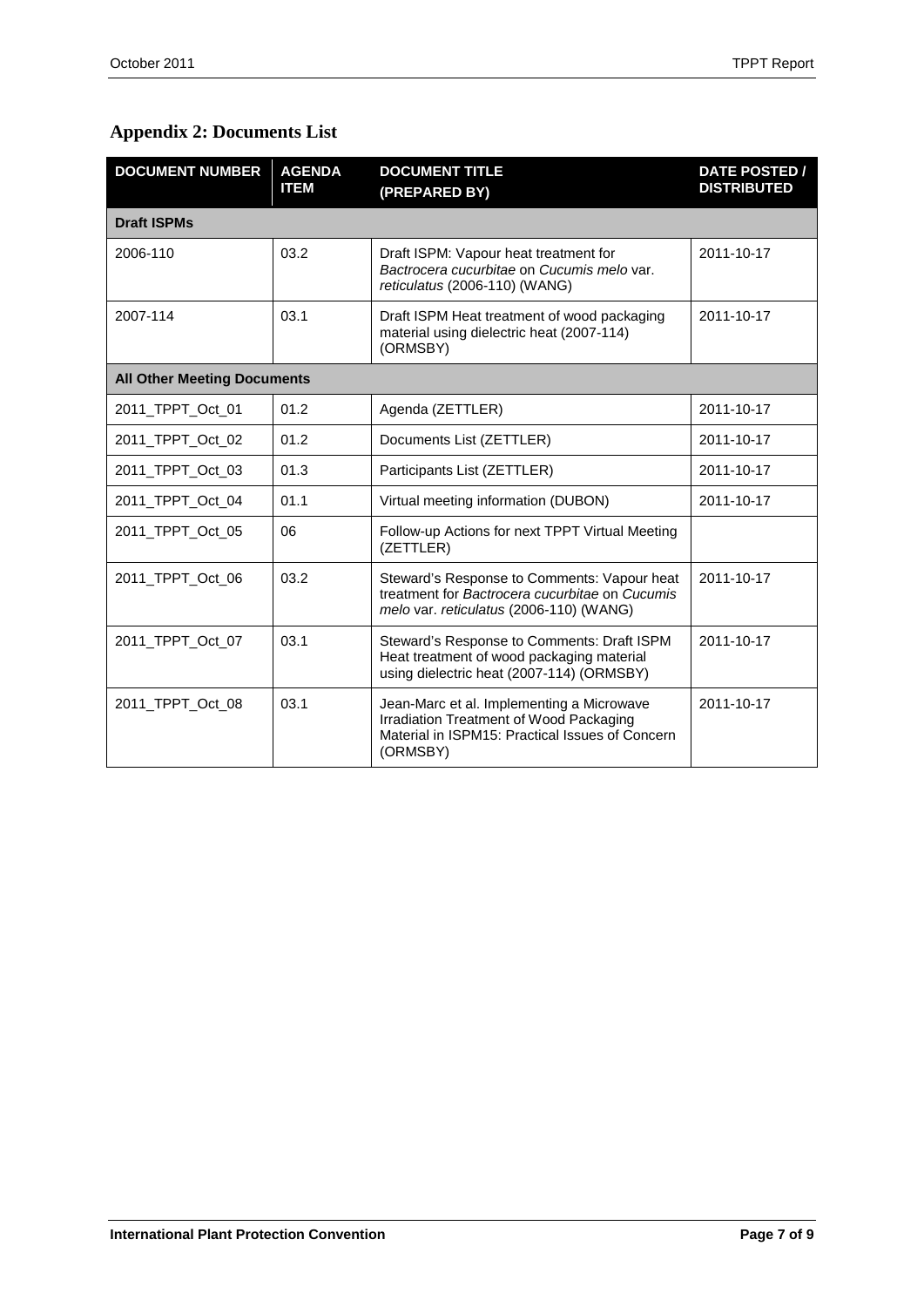# **Appendix 3: Participants List**

| Participant<br>role | Name, mailing, address, telephone                                                                                                                                                                                                                                           | <b>Email address</b>        | <b>Term</b><br>expires |
|---------------------|-----------------------------------------------------------------------------------------------------------------------------------------------------------------------------------------------------------------------------------------------------------------------------|-----------------------------|------------------------|
| <b>Member</b>       | Mr Michael ORMSBY<br>Senior Adviser, Plant Risk Analysis<br><b>Biosecurity New Zealand</b><br>Ministry of Agriculture & Forestry<br>P.O Box 2526,<br>Wellington,<br><b>NEW ZEALAND</b>                                                                                      | Michael.Ormsby@maf.govt.nz; | $2013 -$<br>1st Term   |
|                     | Tel: +64 4 8940486                                                                                                                                                                                                                                                          |                             |                        |
| <b>Member</b>       | Mr Min-Goo PARK<br>Division of Pest survey and Control<br><b>National Plant Quarantine Service</b><br>Ministry of Agriculture and Forestry<br>Anyang-6 dong, Anyang city, Gyeonggi<br>Prov.<br>P.O. 430-016<br><b>REPUBLIC OF KOREA</b><br>Ph: +82 31 441 6982              | mgpark@npgs.go.kr;          | $2014 -$<br>1st Term   |
| <b>Member</b>       | Mr Eduardo WILLINK                                                                                                                                                                                                                                                          | ewillink@eeaoc.org.ar;      | $2013 -$               |
|                     | Estación Experimental Agroindustrial<br>Obispo Colombres,<br>P.O.Box 9,<br>Las Talitas (4101)<br>Tucumán<br><b>ARGENTINA</b>                                                                                                                                                | ewillink@arnet.com.ar;      | 1st Term               |
|                     | Tel: +54 381-4276561 ext. 154                                                                                                                                                                                                                                               |                             |                        |
| <b>Member</b>       | Mr Scott <b>WOOD</b><br><b>Center for Plant Health Science</b><br>Technology<br>Plant Protection and Quarantine<br>Animal and Plant Health Inspection<br>Service<br>U.S. Department of Agriculture<br>1730 Varsity Drive, Suite 400<br>Raleigh, NC 27606-5202<br><b>USA</b> | Scott.Wood@aphis.usda.gov;  | $2013 -$<br>1st Term   |
|                     | Tel: +1 919 855 7451                                                                                                                                                                                                                                                        |                             |                        |